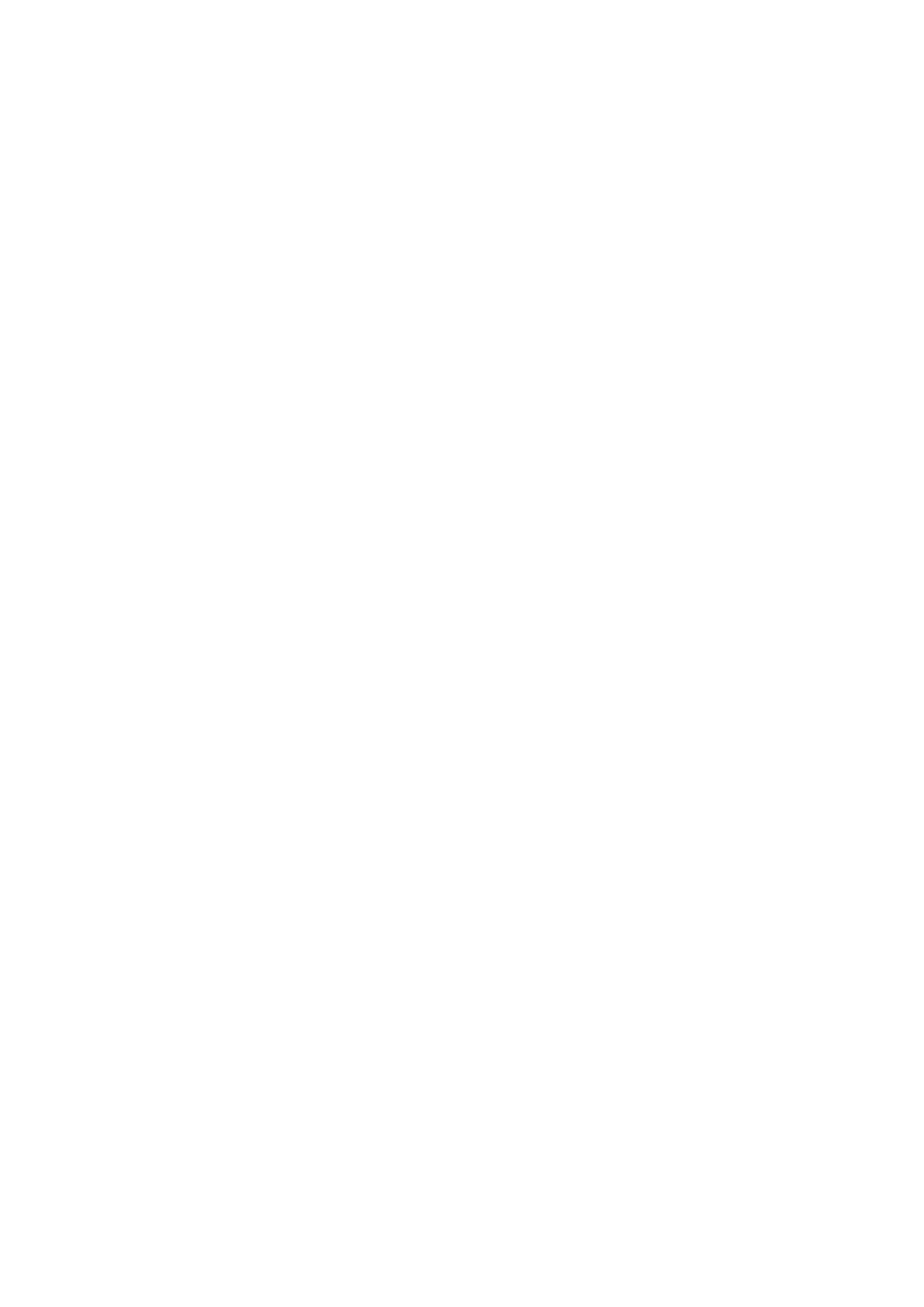› Table with a description of the energy saving lines applied:

| <b>ENERGY</b><br><b>SAVING</b>                                      | SANEAMIENTO MARTORELL             | <b>ENERGY SAVING</b> |          |
|---------------------------------------------------------------------|-----------------------------------|----------------------|----------|
|                                                                     |                                   | kWh/year             | E/year   |
|                                                                     | WWTP header pumps                 | 4,560                | 491      |
|                                                                     | Anoia Pumping Station Pumps       | 3.825                | 412      |
|                                                                     | Aeration blowers                  | 61,360               | 6,615    |
| <b>OTHERS</b><br><b>SAVINGS</b><br><b>FOR THE</b><br><b>PROJECT</b> | Dehydration during period P3      | U                    | 2,120    |
|                                                                     | Optimum tariff 6.1                | U                    | 6,320    |
|                                                                     | Excess reactive power             | U                    | 8,227    |
|                                                                     | Power excess contracted           | $\Omega$             | 1,227    |
|                                                                     | Improvement of predictive mainte- | 0                    | $1.617*$ |
|                                                                     | nance (unscheduled stoppages)     |                      |          |
|                                                                     | Total                             | 69.745               | 27,030   |

\*estimated



› Comparison of the energy consumption before and after the implementation of the improvement



Graph showing the energy saving over the last 12 months

20-25% of the total operation and maintenance costs, which is why it is so important to reduce this cost. This objective was subdivided as follows:

- Improve energy management and its efficiency.
- Achieve economic savings as a result of a correct electric energy management approach.
- Reduce service outages in installations.
- Obtain an electric supply quality diagnosis.
- Make available preventive maintenance procedures in lines and electrical installations.
- Allocate electricity costs to production processes.
- Optimise the modification of contracted tariffs, shifting consumption loads to cheaper periods, etc.

## More information about the solution

The solution consisted of the installation of a series of CVMK2 power analyzers at strategic points to collect the installation's necessary electric data values. CBS4 multipoint earth leakage systems, a computer with SCADA management software and a fibre optic communications network were also installed to collect data and coordinate all the operations.

The main units and their implementation are detailed below:

CVMK2 power analyzers for the different areas of the plant, logging values for voltage, current, power and other electrical parameters.

CBS-4 multipoint earth leakage systems each with 4 channels, loggging the current and leakage values to anticipate possible service stoppages in:

- ›Pre-treatment (dirty water pumps)
- ›Activated sludge process (primary decanting, aeration, agitation, internal and external recirculation and secondary decanting)
- ›Each of the aeration blowers for the biological reactors
- ›Dehydration units (centrifuges and sludge transportation),
- ›Capacitor bank

›Leakage current of the four aeration blowers.

Roll-out of a fibre optic communications network with four devices to reliably collect all field data and control the units remotely.

Implementation of CIRCUTOR SCADA Powerstudio energy management software to improve the electric energy management, efficiency and control of the installation.

The data can be integrated thanks to the installation of these units and telemanagement, improving the electric energy management and thus achieving the project objectives.



## Results

With the implementation of a measuring, control and telemanagement system for Martorell's Waste Water Treatment Plant , the installation's electric energy management was improved, with energy ratio (EnPI)  $kWh/m^3$  savings of 8.6% and annual cost savings of €28,029, allowing payback on the investment in under 12 months.

The punctual control of the energy consumption of the electromechanical units and the detection of deviations in the specific electrical parameters measured (mainly current and voltage) enabled the adoption of a predictive maintenance program based on the early detection of breakdowns, which reduced the number of potential breakdowns and lengthened the useful life of units. »